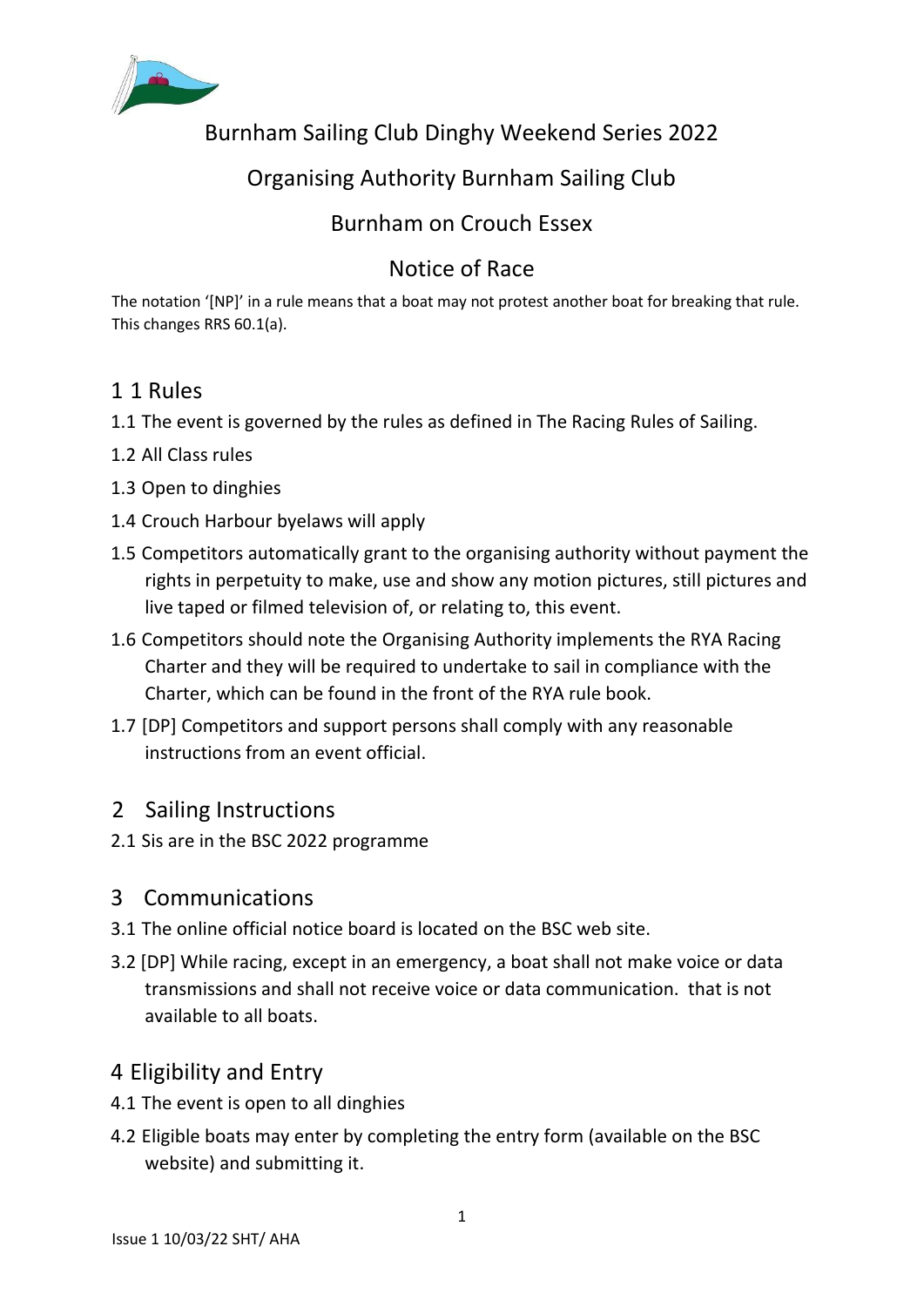4.3 To be considered an entry in the event, a boat shall complete an entry form and the owner or helm will have paid their membership fee.

## 5 Entry fees schedule

5.1 Entry fees are included within the membership fees. Racing is open to members only.

#### 6 Crew Limitation

N/A

#### 7 Advertising

7.1 Boats may be required to display advertising chosen and supplied by the organising authority

### 8 Qualifying series and Final series n/a

#### 9 Schedule of Races

Sat 7<sup>th</sup> May Sat 4<sup>th</sup> June Sat 2<sup>nd</sup> July Sat 6<sup>th</sup> August Sat 10<sup>th</sup> September

Warning Signal 1355

### 10 Equipment Inspection N/A

### 11 N/A

#### 12 Venue

12.1 Races from the BSC.

#### 13 Courses

- 13.1 The courses to be sailed are set in the rivers Crouch and Roach
- 13.2 Marks will be River race marks and Navigation marks
- 13.3 Courses will be set using the BSC 2022 course card please note Greenward is now known as Rubber Ball and is always rounded to STARBOARD or using temporary marks.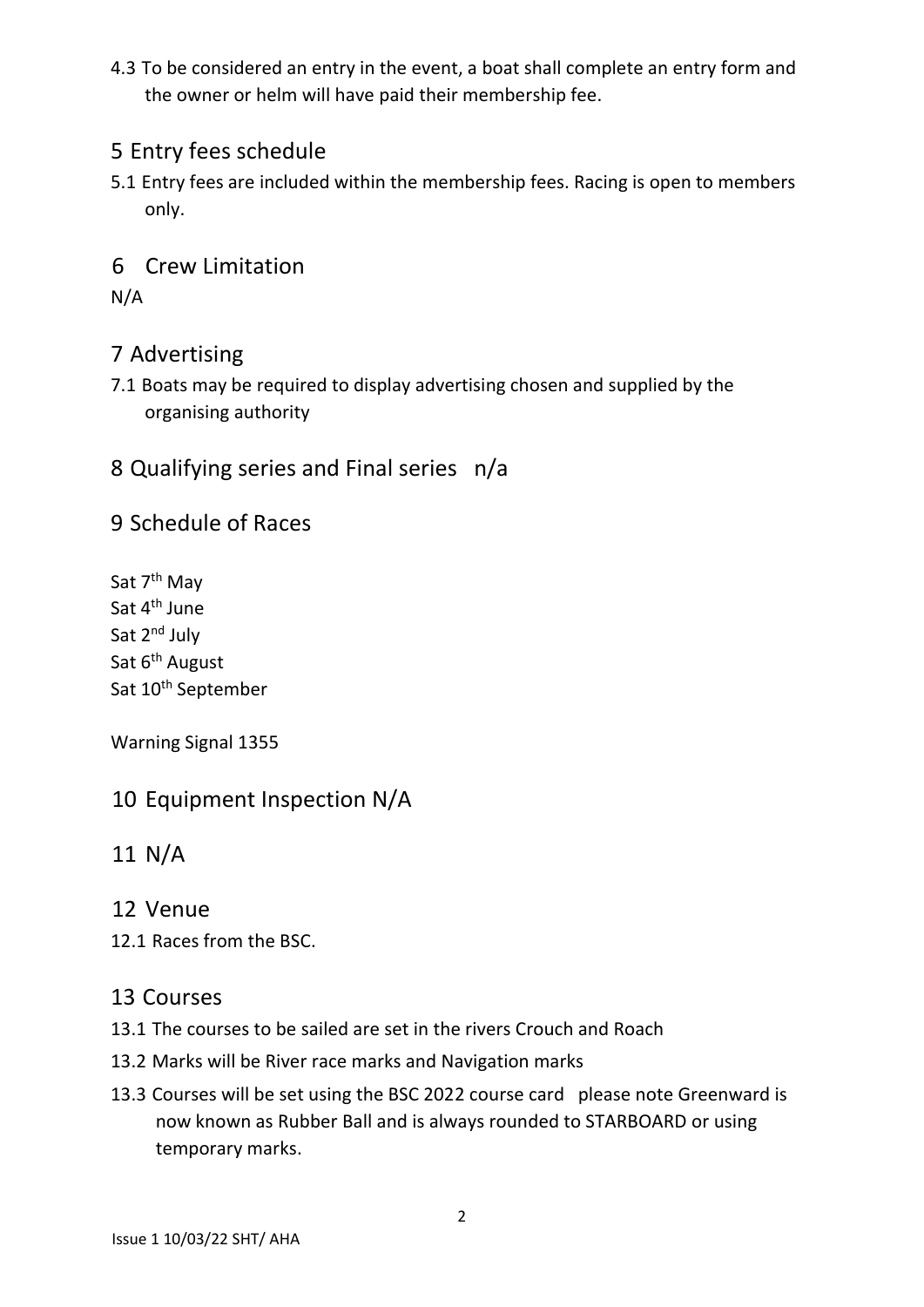13.4 Courses will be displayed on the front of the BSC racebox at the warning signal for that class or on the whiteboard in the Clubhouse window

## 14 Penalties

## 15 Scoring

- 15.1 Two races are required to be completed to constitute a series
- 15.2 (a) When fewer than three races have been completed, a boat's series score will be the total of her race scores.
	- (b) When four or more races have been completed, a boat's series score will be the total of her race scores, excluding her worst score.
- 16 Support person vessels N/A
- 17 Chartered or loaned boats N/A
- 18 Berthing N/A
- 19 Haul out restrictions N/A
- 20 Diving equipment and plastic pools N/A

#### 21 Data Protection

21.1 See current BSC policy.

### 22 Risk Statement

22.1 RRS 3 states: 'The responsibility for a boat's decision to participate in a race or to continue to race is hers alone.' By participating in this event, each competitor agrees and acknowledges that sailing is a potentially dangerous activity with inherent risks. These risks include strong winds and rough seas, sudden changes in weather, failure of equipment, boat handling errors, poor seamanship by other boats, loss of balance on an unstable platform and fatigue risk of injury. Inherent in the sport of sailing is the risk of permanent, catastrophic injury or death by drowning, trauma, hypothermia or other causes.